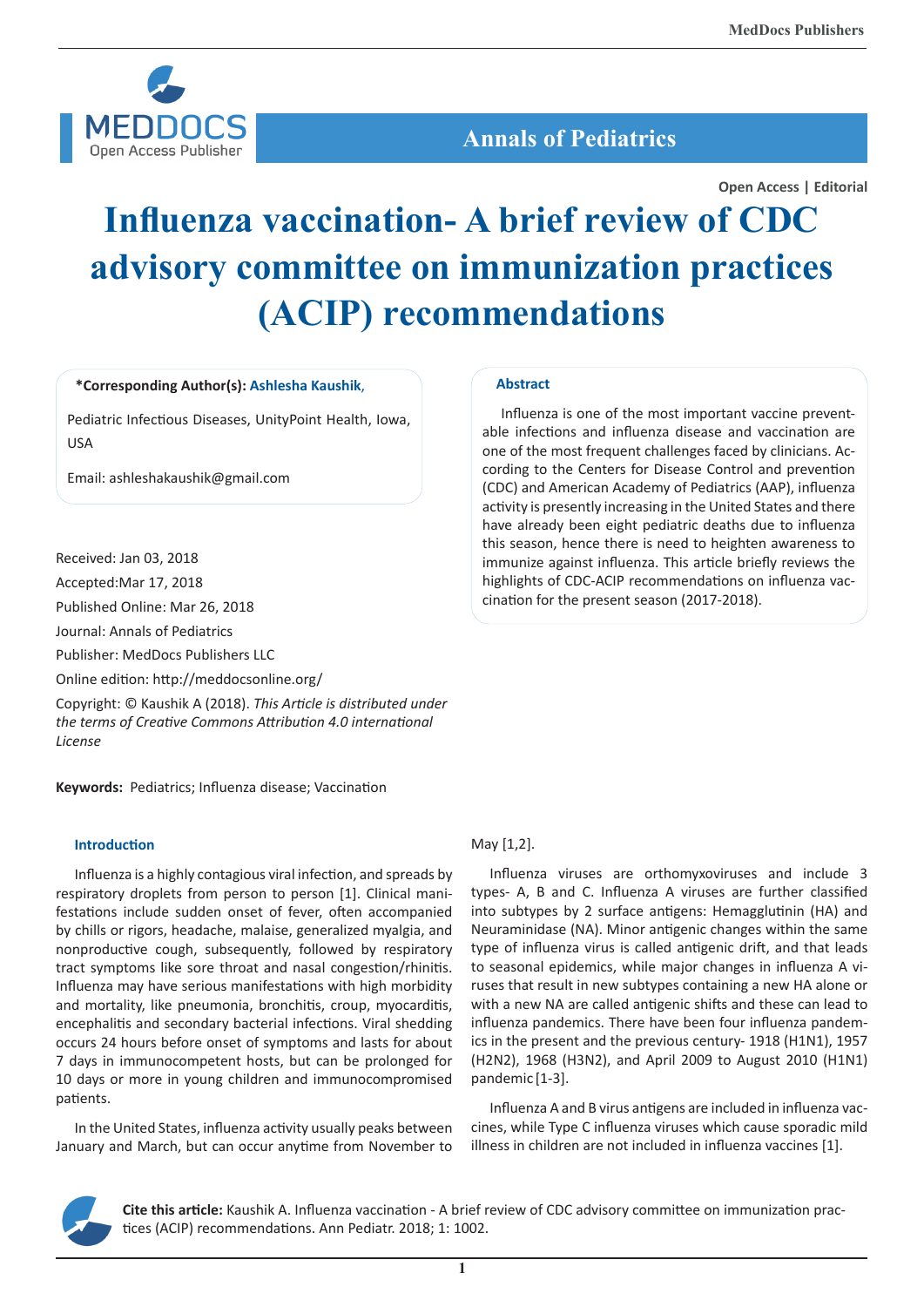# **CDC-ACIP influenza vaccine recommendations for the 2017–18 season**

According to the CDC, the recommended influenza vaccines include the Inactivated Influenza Vaccines (IIVs) available in trivalent (IIV3) and quadrivalent (IIV4) formulations, and Recombinant influenza vaccine (RIV) available in trivalent (RIV3) and quadrivalent (RIV4) formulations. Live Attenuated Influenza Vaccine (LAIV4) is not recommended during the 2017–18 influenza season due to low effectiveness against 2009 H1N1 viruses during the 2013–14 and 2015–16 seasons [2].

Vaccine viruses included in the 2017–18 U.S. trivalent influenza vaccines include an A/Michigan/45/2015 (H1N1) pdm 09– like virus, an A/Hong Kong/4801/2014 (H3N2)-like virus, and a B/Brisbane/60/2008–like virus (Victoria lineage). Quadrivalent influenza vaccines contain an additional influenza B vaccine virus, a B/Phuket/3073/2013–like virus (Yamagata lineage) [2]. The influenza vaccine composition for 2017-2018 demonstrates a change in the influenza A H1N1 composition from the previous season.

The CDC-ACIP has recommended routine influenza vaccination annually, for persons aged ≥6 months without any contraindications to the vaccine, since 2010 [2,3]. Children 9 years and older require only 1 dose of influenza vaccine annually, regardless of their influenza immunization history, however, all children aged 6 months-8 years who previously have not received influenza vaccine need 2 doses of influenza vaccine administered at an interval of at least 4 weeks.

The American Academy of Pediatrics Committee on Infectious Diseases, AAP Red Book Schedule for Inactivated Influenza Vaccine (IIV) dosage by age is shown in **Table 1**.

#### **Timing of vaccination**

According to the CDC, vaccination should occur before onset of influenza activity in the community, so influenza vaccination by the end of October is recommended, however, providers should offer influenza vaccine routinely, and vaccination campaigns should continue throughout the influenza season, including after influenza activity has begun in the community. Per the CDC, although vaccination by the end of October is recommended, vaccine administered in December or later, even if influenza activity has already begun, is stated to be beneficial.

Children 6 months-8 years old who need 2 doses of vaccines ≥4 weeks apart, should receive their first dose as soon as possible after vaccine becomes available, so that the second dose may be received by October end.

### **CDC Guidance for specific populationsand situations people at increased risk for medical complications attributable to severe influenza**

According to CDC guidelines, all people aged ≥6 months without contraindications should be vaccinated annually. However, when vaccine supply is limited, vaccination efforts should focus on populations at increased risk for medical complications attributable to severe influenza, as follows:

- Children 6-59 months of age
- People aged ≥50 years

Adults and children who have chronic pulmonary or cardiovascular (except isolated hypertension), renal, hepatic, neurologic, hematologic, or metabolic disorders including diabetes mellitus

• Immunocompromised population, including HIV infected

• Pregnant women

• Children and adolescents (6 months through 18 years old) who are receiving aspirin- or salicylate-containing medications and are at risk for experiencing Reye syndrome after influenza virus infection

- Residents of nursing homes/long-term care facilities
- American Indians/Alaska Natives; and
- Extremely obese people with a BMI  $\geq$ 40.

Persons who Live With or Care for Persons at Higher Risk for Influenza-related complications that include:

-health care personnel like physicians, nurses, and other workers in inpatient and outpatient-care settings, medical emergency-response workers, employees of nursing home and long-term care facilities who have contact with patients or residents, and students in these professions who will have contact with patients;

-household contacts and care givers of children aged ≤59 months (i.e., aged <5 years) and adults aged ≥50 years, particularly contacts of children aged <6 months; and

-household contacts (including children) and caregivers of persons with medical conditions that put them at high risk for severe complications from influenza.

## **Pregnant women**

Pregnant and postpartum women are at higher risk of influenza related complications. According to the CDC/ACIP, all pregnant women should receive the influenza vaccine, at any time of pregnancy, in order to protect themselves as well as their infants during the first 6 months of life [2,4].Any licensed, recommended, and age-appropriate influenza vaccine can be given, except live influenza vaccine, since it is a live virus vaccine. Moreover, ACIP recommends that LAIV4 not be used in any population for the 2017–18 season. Influenza vaccine can be administered at any time during pregnancy [2].

# **People with history of egg allergy**

Of the currently available influenza vaccines, only RIV3 and RIV4 are considered egg-free. The CDC - ACIP recommend the following regarding egg allergy:

Persons with a history of egg allergy who have history of onlyurticaria (hives) after exposure to egg should receive influenza vaccine. Any licensed and recommended influenza vaccine (i.e., any IIV or RIV) that is otherwise appropriate according to age and health status may be used.

Persons with history of reactions to egg involving symptoms other than urticaria (hives), such as angioedema, respiratory distress, lightheadedness, or recurrent emesis; or who required epinephrine or another emergency medical intervention, may similarly receive any licensed and recommended influenza vaccine (i.e., any IIV or RIV) appropriate for the recipient's age and health status. The selected vaccine should be administered in a medical setting (including, but not necessarily limited to, hospitals, clinics, health departments, and phy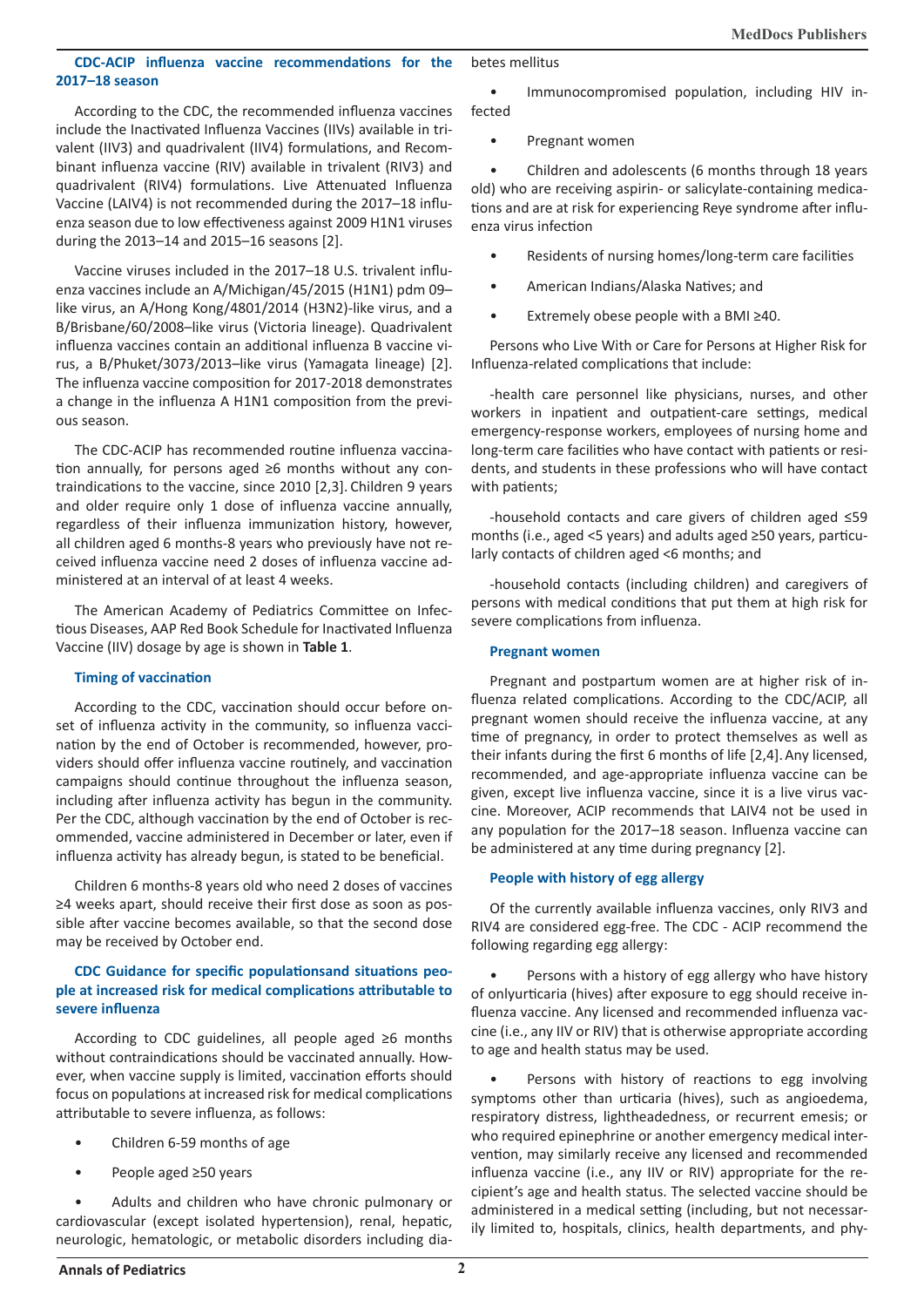sician offices). Vaccine administration should be supervised by a health-care provider who can recognize and manage severe allergic conditions.

• A previous severe allergic reaction to influenza vaccine, regardless of the component suspected of being responsible for the reaction, is a contraindication to future receipt of the vaccine. Contraindications and precautions to the influenza vaccine are shown in **Table 2**.

According to the current CDC recommendations, no period of postvaccination observation period is recommended specifically for egg-allergic persons. However, the CDC-ACIP generally recommends that vaccine providers consider observing patients for 15 minutes following administration of any vaccine to decrease the risk for injury from syncope, if it occurs[2].

**History of Guillain-Barré Syndrome (GBS) following Influenza Vaccination**

According to CDC-ACIP, a previous history of GBS is a precaution for influenza vaccination [2]. The CDC recommends that those not at high risk for severe influenza complications, with a previous history of developing GBS within 6 weeks of influenza vaccination generally should not be vaccinated. Instead, influenza antiviral chemoprophylaxis may be considered by physicians.

#### **Vaccination for travelers**

In temperate climates, influenza activity is seasonal, usually occurring during October- May in the Northern Hemisphere and April- September in the Southern Hemisphere. Influenza occurs throughout the year in the tropics. According to the CDC, travelers should consider influenza vaccination, preferably at least 2 weeks before departure, if they plan to travel to the tropics; with organized tourist groups; on cruise ships; to the Southern Hemisphere during the Southern Hemisphere influenza season (April–September).

#### **Tables**

**Age Dose, mL No. of Doses Route** 6 through 35 mo 0.25 1–2 Intramuscular 3 through 8 y 1 metal boost 1-2 latinum latinum and the 1-2 latinum latinum scular 9 y or older 0.5 1 Intramuscular 18 y or older (Intradermal) 0.1 1 Intradermal 18 y or older (Non-egg-based) 0.5 1 Intramuscular

**Table 1:** AAPSchedule for Inactivated Influenza Vaccine (IIV) Dosage by Age [1].

**Table 2:** Contraindications and precautions to the influenza vaccine per CDC [2,3].

| <b>Influenza Vaccine type</b>                                                                                                                                                             | <b>Contraindications</b>                                                                                                                                                                                                                                                                                                                                                                                                                                                                                                                                                                                                                                                                                                                                                                                                                                                                                       | <b>Precautions</b>                                                                                                                                                                                                                                                                                                                                                                                                                                                                           |
|-------------------------------------------------------------------------------------------------------------------------------------------------------------------------------------------|----------------------------------------------------------------------------------------------------------------------------------------------------------------------------------------------------------------------------------------------------------------------------------------------------------------------------------------------------------------------------------------------------------------------------------------------------------------------------------------------------------------------------------------------------------------------------------------------------------------------------------------------------------------------------------------------------------------------------------------------------------------------------------------------------------------------------------------------------------------------------------------------------------------|----------------------------------------------------------------------------------------------------------------------------------------------------------------------------------------------------------------------------------------------------------------------------------------------------------------------------------------------------------------------------------------------------------------------------------------------------------------------------------------------|
| Inactivated Influenza<br>vaccine (IIV)                                                                                                                                                    | History of severe allergic reaction to any component of the vaccine or<br>after previous dose of any influenza vaccine                                                                                                                                                                                                                                                                                                                                                                                                                                                                                                                                                                                                                                                                                                                                                                                         | Moderate-to-severe acute illness<br>with or without fever<br>History of Guillain-Barré syndrome<br>within 6 weeks of receipt of influenza<br>vaccine                                                                                                                                                                                                                                                                                                                                         |
| Recombinant Influenza<br>vaccine (RIV)                                                                                                                                                    | History of severe allergic reaction to any component of the vaccine                                                                                                                                                                                                                                                                                                                                                                                                                                                                                                                                                                                                                                                                                                                                                                                                                                            | Moderate-to-severe acute illness<br>with or without fever<br>History of Guillain-Barré syndrome<br>within 6 weeks of receipt of influenza<br>vaccine                                                                                                                                                                                                                                                                                                                                         |
| Live Attenuated Influ-<br>enza vaccine (LAIV)<br>ACIP recommends that<br>LAIV not be used for<br>the 2017-18 season.<br>This content is pro-<br>vided by the CDC only<br>for information. | History of severe allergic reaction to any component of the vaccine or<br>after a previous dose of any influenza vaccine<br>Concomitant aspirin or salicylate-containing therapy in children and<br>adolescents<br>Children aged 2-4 years who have received a diagnosis of asthma or<br>whose parents or caregivers report that a health care provider has<br>told them during the preceding 12 months that their child had wheez-<br>ing or asthma or whose medical record indicates a wheezing episode<br>has occurred during the preceding 12 months<br>Children and adults who are immunocompromised due to any cause<br>(including immunosuppression caused by medications or by HIV infec-<br>tion)<br>Close contacts and caregivers of severely immunosuppressed persons<br>who require a protected environment<br>Pregnancy<br>Receipt of influenza antiviral medication within the previous 48 hours | Moderate-to-severe acute illness<br>with or without fever<br>History of Guillain-Barré syndrome<br>within 6 weeks of receipt of influenza<br>vaccine<br>Asthma in persons aged ≥5 years<br>Other underlying medical conditions<br>that might predispose to complica-<br>tions after influenza infection e.g.,<br>chronic pulmonary, cardiovascular<br>[except isolated hypertension], renal,<br>hepatic, neurologic, hematologic, or<br>metabolic disorders including diabe-<br>tes mellitus |